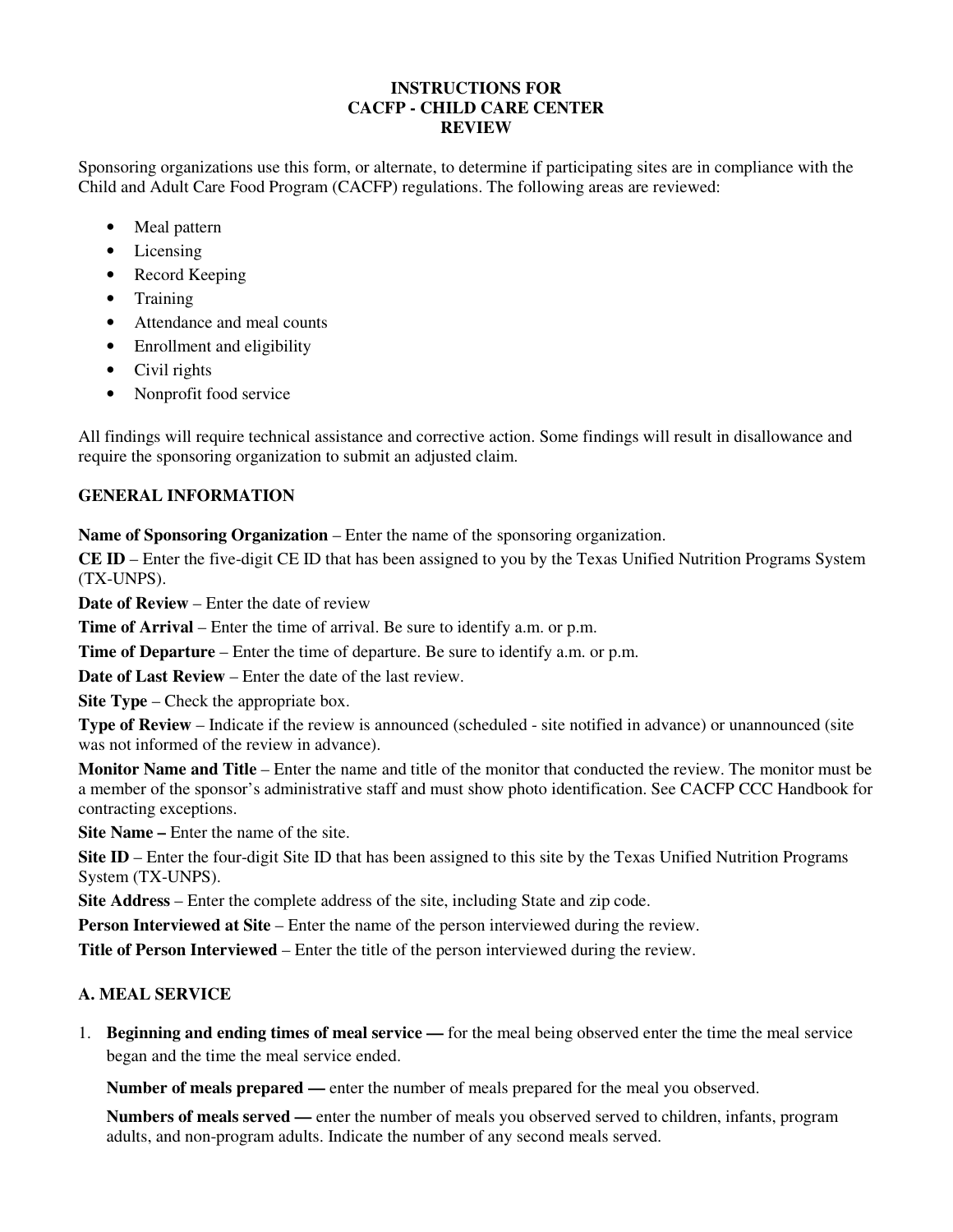- 2. Review the month's menu and compare it to the production record for the meal being observed. If there were substitutions were they consistent with USDA requirements and were they documented correctly on the meal production record?
- 3. Examine the *Daily Meal Production Record* (H1530) and *Daily Meal Production Record for Infants* (H1530- A) or alternates for the month being reviewed. Are they completed on a daily basis?
- 4. The start and end time for the meal observed, as entered in #1 above, should fall within the time range provided on the *Site Application*.
- 5. Review the *Daily Meal Count and Attendance Record* (H1535) or alternate for the month being reviewed to determine if the correct number of meals/snacks is claimed per infant/child.
- 6. Refer to the CACFP CCC Handbook for guidance on what parents/guardians may provide. Ensure the site is in compliance, document parent/guardian provided components under "explain." Request to see parent preference documentation for all enrolled infants.
- 7. Request to see any medical statements on file and compare to the *Daily Meal Production Record* (H1530) and *Daily Meal Production Record for Infants* (H1530-A) or alternates to ensure the site is serving the required diet to the infants/children.
- 8. Are variations in meal patterns documented and approved by the sponsor? See CACFP CCC Handbook for further information and guidance.

### **B. MEALS ANALYSIS**

- 1. Complete the meal analysis based on the CACFP meal patterns. Use the *Daily Meal Production Record*, (H1530) and *Daily Meal Production Record for Infants* (H1530-A) or alternates as needed, to obtain the information.
- 2. Is the quantity sufficient to meet the meal pattern requirements for the number of infants/children served?
- 3. Observe the type of meal service implemented. Refer to CACFP CCC Handbook for more information on meal service styles.
- 4. Self-explanatory.
- 5. If you observe an uncommon amount of plate waste, determine the cause. The site may need technical assistance in developing menus that are more appealing to participants.

### **C. CIVIL RIGHTS**

Complete the chart by entering the ethnic and racial categories of infants/children based on current enrollment and actual participation. Infants/children of multiple racial categories can be categorized in more than one racial group.

Observe the practices of the staff during the review. Is there evidence that infants/children are being discriminated against?

### **D. RECORD KEEPING**

- 1. Self-explanatory.
- 2. Review enrollment forms or enrollment documentation to determine if they contain the following elements:
	- Child's/infant's name
	- Child's/infant's date of birth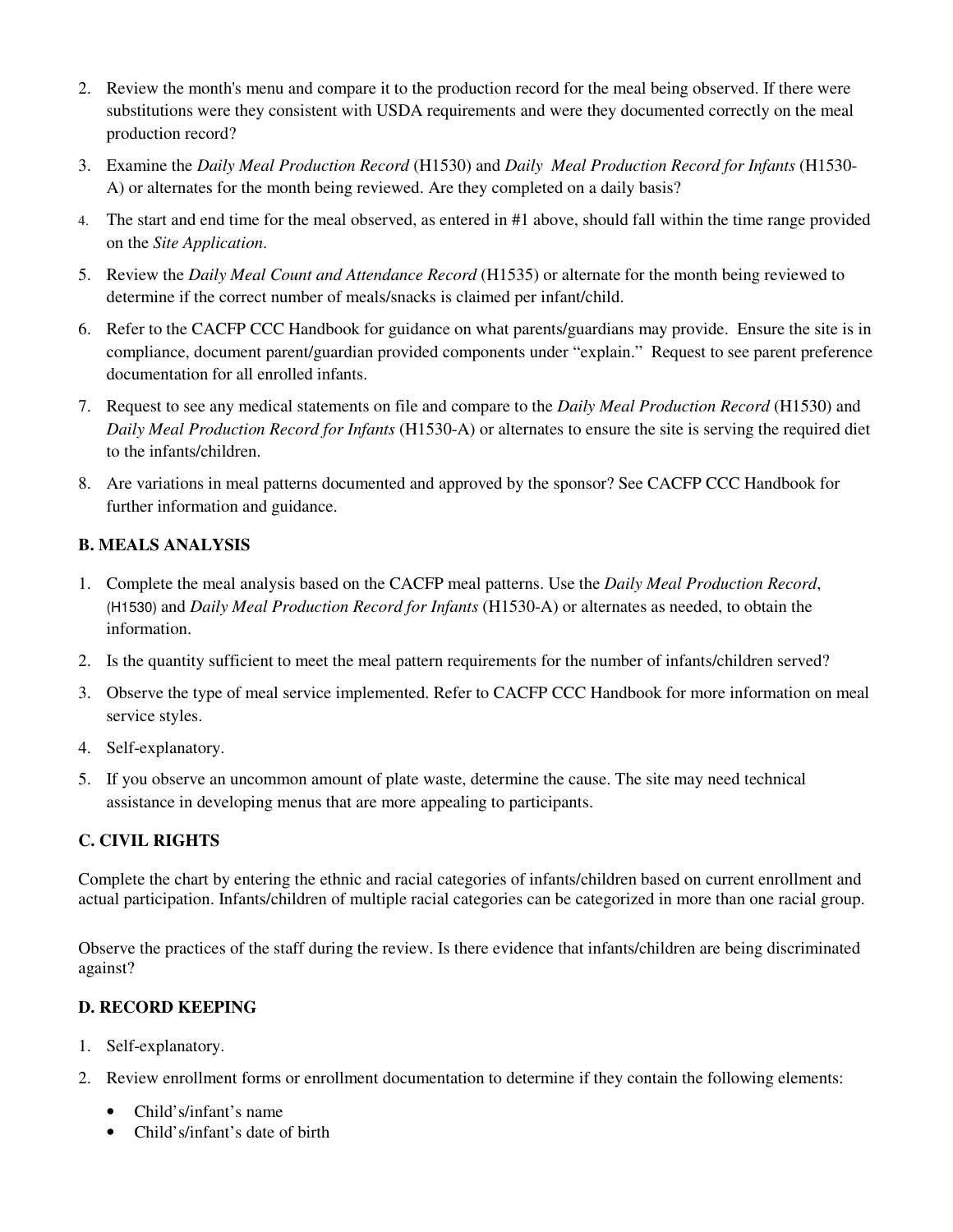- Meals/snacks normally served to the infant/child while in care
- Days and hours the infant/child is normally in care
- Enrollment and withdrawal dates
- Parent's or guardian's signature
- Date of signature

Enrollment forms must contain, at minimum, all elements above (except withdrawal date if infant/child is still enrolled) for the Site to claim meals for participants.

Meals must be disallowed if any elements are missing. Site cannot submit claims for meals served to infants/children without enrollment forms or with incomplete enrollment forms until a complete enrollment form is received.

- 3. Review each *Daily Meal Count and Attendance Record* (H1535), or alternate including the record for the date of review, to determine if attendance is taken daily.
- 4. Review each *Daily Meal Count and Attendance Record* (H1535), or alternate including the record for the date of review, to determine if meal counts are recorded daily. Observe during the meal service how the meal count is taken. It must be a point-of-service count. A point-of-service count enables the staff taking the meal count to visually see that a reimbursable meal is served to each participant claimed. Unacceptable meal counts include tray count, attendance count, head count, amount of meals remaining unserved, etc.

Meals must be disallowed if meal count and attendance including a point-of-service meal count is not taken daily.

- 5. Eligibility:
	- a. Ensure a current CACFP Meal Benefit Income Eligibility Form, early head start, head start or even start documentation (completed within the last 12 months) is on file for infants/children claimed in the free or reduced-price categories.
	- b. Verify that the eligibility determination made by the site is correct.
	- c. Validate the documentation provided by the for-profit site to verify the site is eligible to claim, if applicable
	- d. Ensure meal service and meal count methods and records do not allow children, staff or guests to identify children's/infant's eligibility categories.
- 6. Review documentation from previous reviews. If non-compliances were identified, have they been corrected?
- 7. Is the site retaining documents for three years from the end of the program year? **Exception:** If audit findings, claims, or litigation has not been resolved by the end of the retention period, all forms and records must be retained until all issues are resolved.

### **E. TRAINING**

Refer to CACFP CCC Handbook for training requirements.

### **F. FIVE-DAY RECONCILIATION**

Refer to your CACFP CCC Handbook for information on the Five-Day reconciliation process and procedures.

1. Use the information obtained from the meal count, attendance and enrollment records to complete the chart.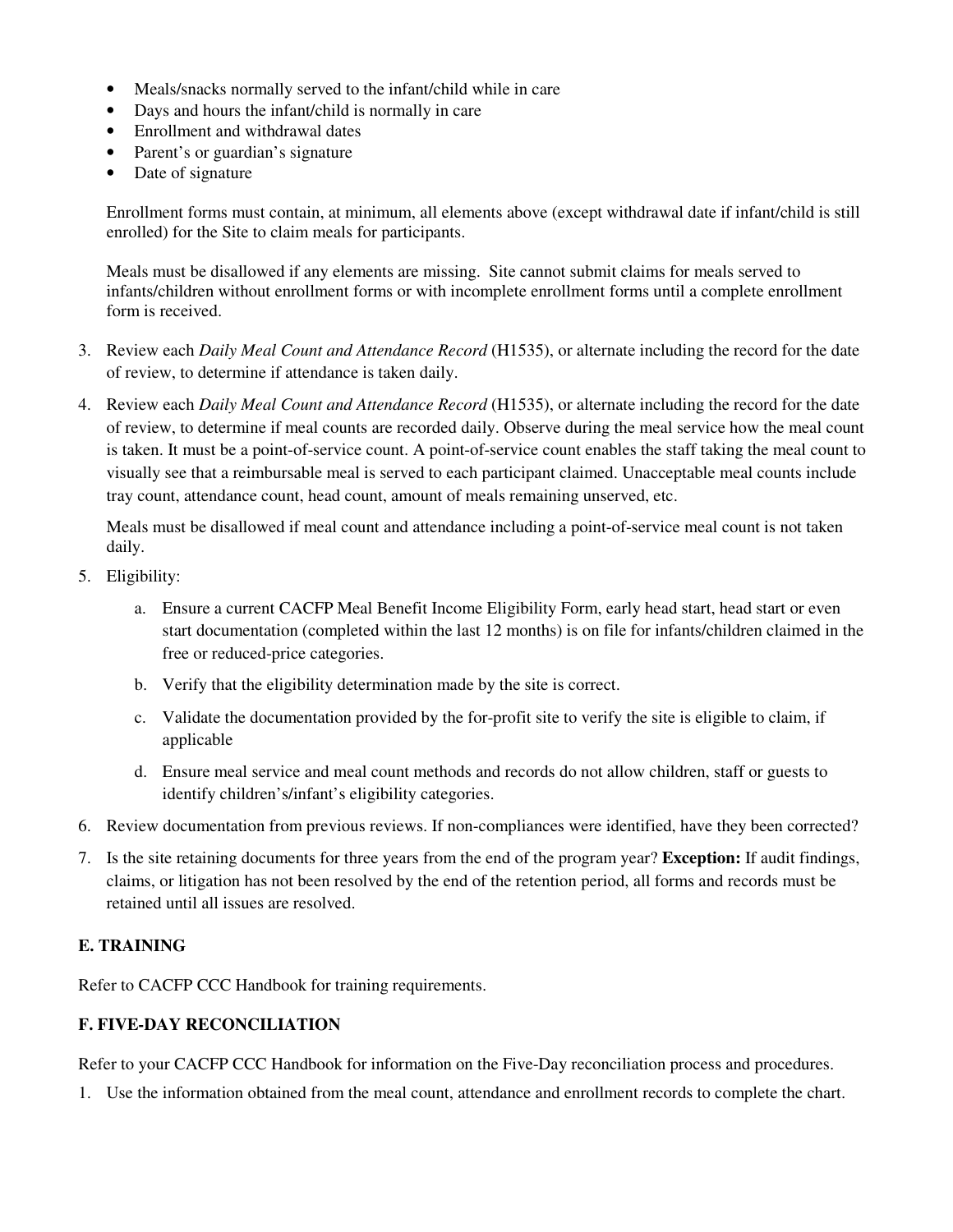- 2. Use the chart in #1 to obtain the necessary information to answer this question.
- 3. See Item 2 above.

#### **G. NONPROFIT FOOD SERVICE**

- 1. Cost review the Site's bank statements, invoices, receipts, cancelled checks, payroll records, etc. (Refer to CACFP CCC Handbook for a list documentation requirements)
	- a. Are all Program costs being recorded?
		- Does the Site track Program spending to ensure nonprofit food service?
	- b. Are costs allowable?
		- Verify Program funds are being used on allowable costs, implement corrective action if not. Indicate how the site plans to cover costs that are determined unallowable.
	- c. Were goods and services properly procured?
		- Ensure Site is following proper procurement. If not, implement corrective action, including submission of a procurement plan.
	- d. Is documentation of file?
		- Ensure Site is maintaining all required documentation to support the claims.
	- e. Total costs for review period. Enter the total amount of costs based on records provided by the Site. Exclude unallowable costs. The review period must cover the time from the last review conducted to the current review being conducted.
- **Program funds** determine all income to the Program and reimbursement received.
	- a. Are claims being submitted according to the sponsor/site agreement? Require corrective action if Site is not submitting timely claims.
	- b. Amount of reimbursement for the review period. Indicate the amount of reimbursement received by the Site and the month(s) for which the reimbursement applies for the review period.
	- c. Other income to the Program. Indicate other income restricted for use in the Program, such as donations or funds designated by the Site to cover costs.
	- d. Totals. Enter total cost and total Program funds, subtract and enter the difference.
- 3. Nonprofit food service? If the total cost does not exceed the total income the Site must provide corrective action to spend the difference in the current Program year.

### **H. FINDINGS, CORRECTIVE ACTIONS AND COMMENDATIONS**

- 1. Findings List all the findings. Provide technical assistance for each finding. If meals are going to be disallowed document here and inform the site. Reference CACFP CCC Handbook Section 10000, *Serious Deficiency*, if it appears the site is seriously deficiency.
- 2. Corrective Actions If there are findings, identify the corrective action required and the due date that it must be satisfactorily completed.
- 3. Commendations Document here all areas in which the Site's operation of the Program is commendable.

### **I. CERTIFICATION AND SIGNATURE**

Upon completion of the review, the monitor must share the review results (findings, corrective actions, and commendations) with the site representative. Both must sign and date to acknowledge completion of review. The sponsor must leave a copy of the signed *Review* document with the site representative.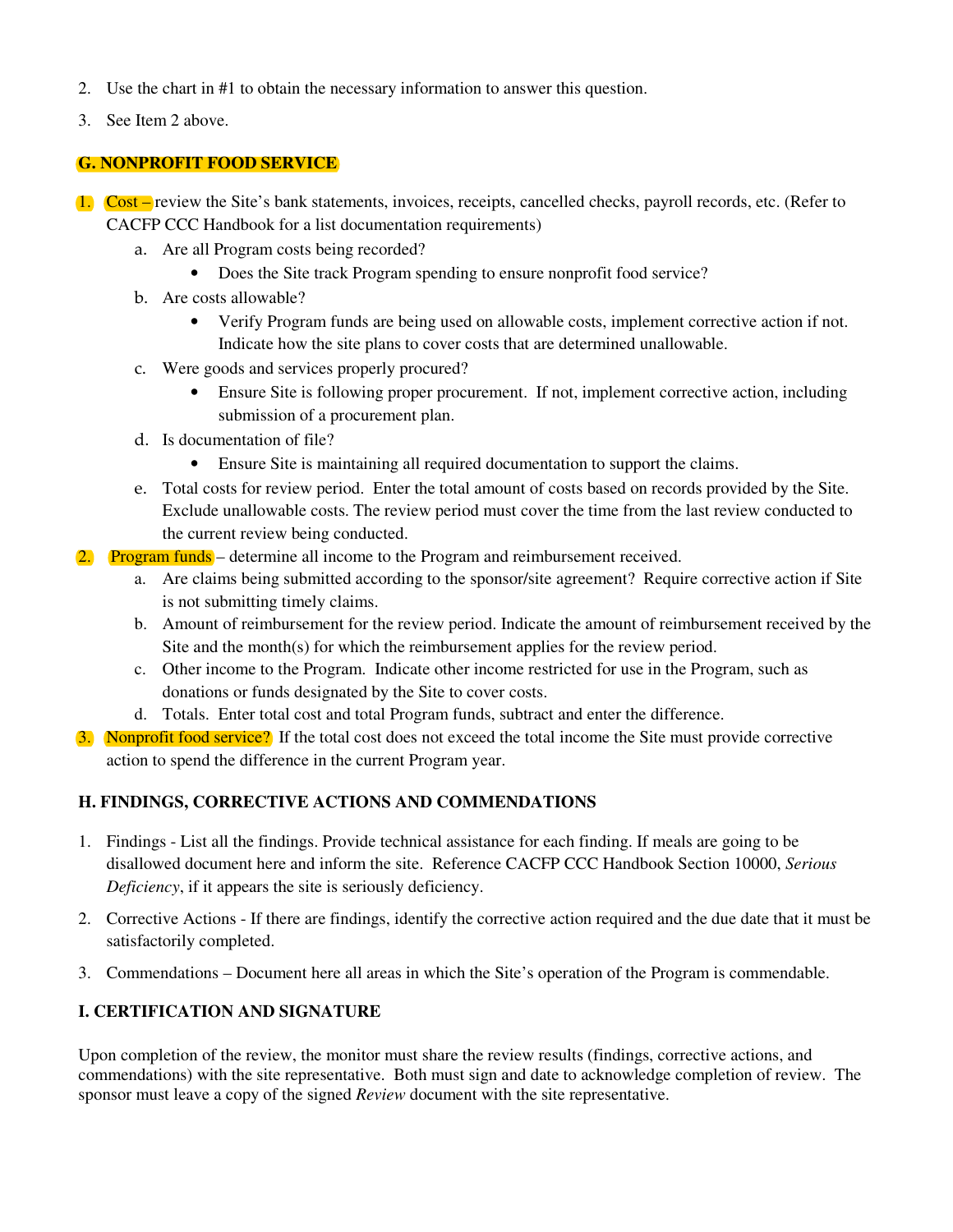# Texas Department of Agriculture CACFP – Child Care Center Form H1606<br>Cacipe **Review Review** Cotober 2017

**Review** October 2017

| Name of Sponsoring Organization     | CE ID             |                                     |                     |
|-------------------------------------|-------------------|-------------------------------------|---------------------|
|                                     |                   |                                     |                     |
| Date of Review                      | Time of Arrival   | Time of Departure                   | Date of Last Review |
|                                     | $AM \Box PM$      | $AM \Box PM$                        |                     |
| Site Type                           |                   | Type of Review                      |                     |
| <b>Public or Private Non-Profit</b> | <b>For-Profit</b> | <b>Unannounced</b><br>Announced     |                     |
| <b>Monitor Name</b>                 |                   | Title                               |                     |
|                                     |                   |                                     |                     |
| Site Name                           |                   |                                     | Site ID             |
|                                     |                   |                                     |                     |
| <b>Site Address</b>                 |                   |                                     |                     |
|                                     |                   |                                     |                     |
| Person Interviewed at Site          |                   | Title of Person Interviewed at Site |                     |
|                                     |                   |                                     |                     |
|                                     |                   |                                     |                     |

# **A. Meal Service**

|                                       | Meal Count – Complete the       |  | AM           | Lunch | <b>PM</b>    | <b>Supper</b> | <b>Evening</b> |
|---------------------------------------|---------------------------------|--|--------------|-------|--------------|---------------|----------------|
|                                       | following for the meal observed |  | <b>Snack</b> |       | <b>Snack</b> |               | <b>Snack</b>   |
| <b>Beginning Time of Meal Service</b> |                                 |  |              |       |              |               |                |
| <b>Ending Time of Meal Service</b>    |                                 |  |              |       |              |               |                |
| <b>Number of Meals Prepared</b>       |                                 |  |              |       |              |               |                |
| <b>Number</b>                         | <b>To Children</b>              |  |              |       |              |               |                |
| of                                    | <b>To Infants</b>               |  |              |       |              |               |                |
| <b>Meals</b>                          | As Seconds                      |  |              |       |              |               |                |
| <b>Served</b>                         | <b>Prog/Non-Prog adults</b>     |  |              |       |              |               |                |

| 2. | Was the menu served the same as posted for today?                                                                       | Yes | $\Box$ No      |                   |
|----|-------------------------------------------------------------------------------------------------------------------------|-----|----------------|-------------------|
|    | If not, were substitutions consistent with USDA requirements?                                                           |     | Yes            | $\blacksquare$ No |
|    | If not, were substitutions documented correctly?                                                                        |     | Yes            | $\Box$ No         |
| 3. | Are all items on the <i>Daily Meal Production Record</i> (H1530/H1530-A) or alternate<br>completed on a daily basis?    | Yes | $\Box$ No      |                   |
| 4. | Are the times meals are served consistent with the times indicated on the Site<br>Application?                          | Yes | $\Box$ No      |                   |
| 5. | Is the combination of meals/snacks claimed consistent with CACFP regulations?                                           |     | <b>Yes</b>     | No                |
| 6. | Does the site supply all meal components?                                                                               |     | Yes            | $\Box$ No         |
|    | If no, explain:                                                                                                         |     |                |                   |
| 7. | Are there medical statements on file for infants/children with disabilities<br>and/or medical or special dietary needs? | Yes | $\neg$ No      |                   |
| 8. | Have variations in meal patterns been approved?                                                                         | Yes | N <sub>0</sub> |                   |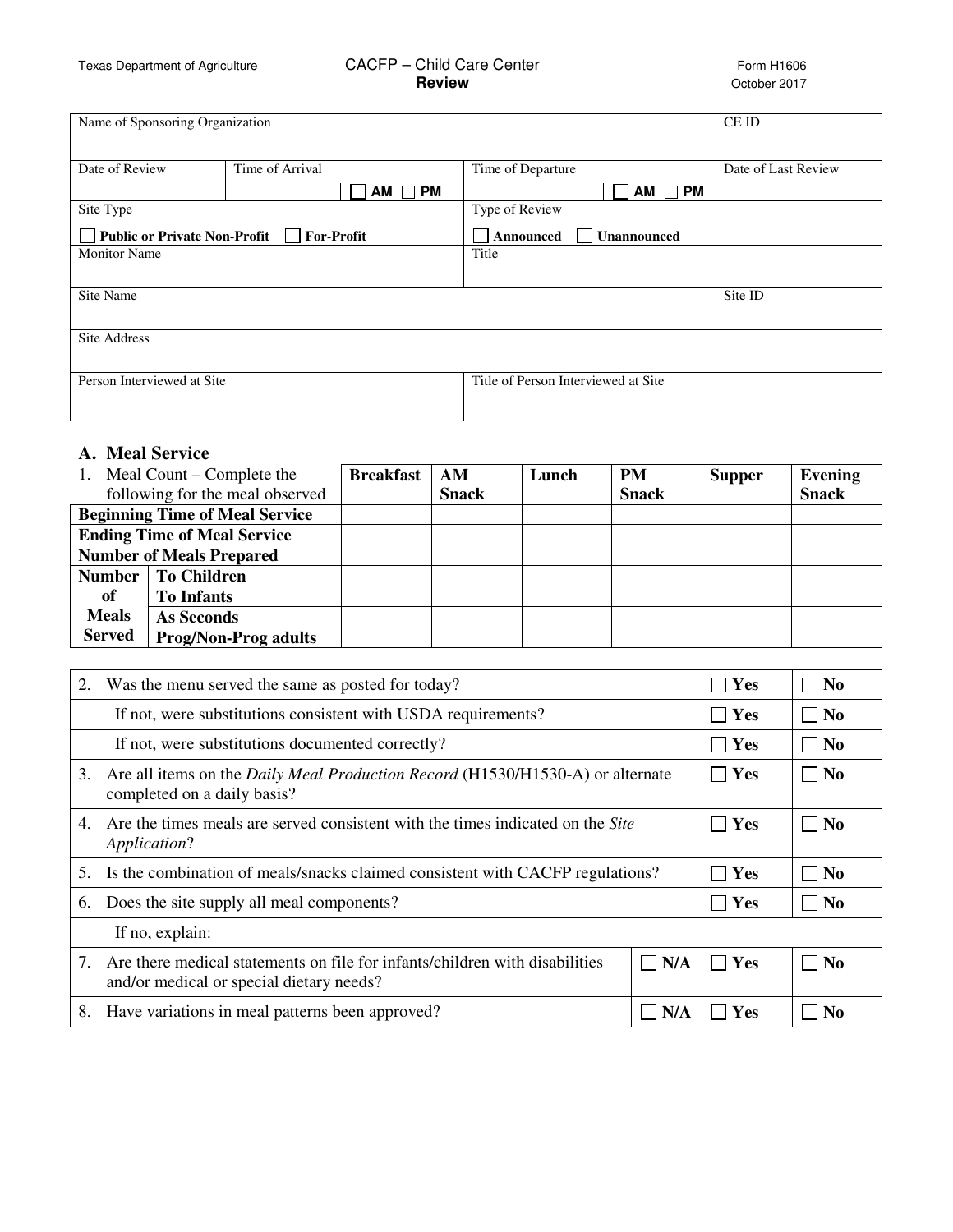### **B. Meal Analysis**

1. Production: Complete the following information for the meal observed and calculate the amount of each component used. Consult the CACFP handbook for meal pattern requirements.

| Enter the number of Program participants that were served: |                   |                   |                   |                    |                     |  |  |  |  |  |
|------------------------------------------------------------|-------------------|-------------------|-------------------|--------------------|---------------------|--|--|--|--|--|
| Infants: 0-5 mos                                           | Infants: 6-11 mos | Children: 1-2 vrs | Children: 3-5 vrs | Children: 6-12 vrs | Children: 13-18 vrs |  |  |  |  |  |
|                                                            |                   |                   |                   |                    |                     |  |  |  |  |  |
|                                                            |                   |                   |                   |                    |                     |  |  |  |  |  |
|                                                            |                   |                   |                   |                    |                     |  |  |  |  |  |

Enter the number of Program participants that were served:

| <i><b>Children</b></i>     | <b>Food Items Served</b> | Amount<br>Prepared | <b>No. of Servings</b><br>per Amount | Amount<br><b>Needed</b> | $+OR -$ |
|----------------------------|--------------------------|--------------------|--------------------------------------|-------------------------|---------|
|                            |                          |                    | <b>Prepared</b>                      |                         |         |
| <b>Milk</b>                |                          |                    |                                      |                         |         |
| <b>Meat/Meat Alternate</b> |                          |                    |                                      |                         |         |
| <b>Vegetables</b>          |                          |                    |                                      |                         |         |
| Fruits                     |                          |                    |                                      |                         |         |
| Grains                     |                          |                    |                                      |                         |         |
| <b>Other Foods</b>         |                          |                    |                                      |                         |         |

| <b>Infants</b>     | <b>Food Items Served</b> |            | <b>Amount Prepared</b> |            | No. of Servings per<br><b>Amount Prepared</b> |            | <b>Amount Needed</b> |            | $+OR -$   |            |
|--------------------|--------------------------|------------|------------------------|------------|-----------------------------------------------|------------|----------------------|------------|-----------|------------|
|                    | $0-5$ mos                | $6-11$ mos | $0-5$ mos              | $6-11$ mos | $0-5$ mos                                     | $6-11$ mos | $0-5$ mos            | $6-11$ mos | $0-5$ mos | $6-11$ mos |
| <b>Milk</b>        |                          |            |                        |            |                                               |            |                      |            |           |            |
| <b>Meat/Meat</b>   |                          |            |                        |            |                                               |            |                      |            |           |            |
| <b>Alternate</b>   |                          |            |                        |            |                                               |            |                      |            |           |            |
| <b>Vegetables</b>  |                          |            |                        |            |                                               |            |                      |            |           |            |
| <b>Fruits</b>      |                          |            |                        |            |                                               |            |                      |            |           |            |
| <b>Grains</b>      |                          |            |                        |            |                                               |            |                      |            |           |            |
| <b>Other Foods</b> |                          |            |                        |            |                                               |            |                      |            |           |            |

| 2. | Was a sufficient quantity of each component prepared to meet the meal pattern requirements<br>for the number of infants/children? | Yes | l No |
|----|-----------------------------------------------------------------------------------------------------------------------------------|-----|------|
| 3. | Type of meal service: □ Family Style or □ Cafeteria/Pre-plated/Unitized                                                           |     |      |
| 4. | Were all required components served?                                                                                              | Yes | No   |
|    | Describe what happens to plate waste and leftovers.                                                                               |     |      |
|    |                                                                                                                                   |     |      |
|    |                                                                                                                                   |     |      |

### **C. Civil Rights**

Complete the chart by entering the ethnic and racial categories of infants/children.

|                               | <b>Ethnic Category</b>       |                                  |       | <b>Racial Category</b>                 |                                                          |       |                                                                                   |  |
|-------------------------------|------------------------------|----------------------------------|-------|----------------------------------------|----------------------------------------------------------|-------|-----------------------------------------------------------------------------------|--|
| Number of<br>Infants/Children | <b>Hispanic or</b><br>Latino | <b>Not Hispanic</b><br>or Latino | White | <b>Black or</b><br>African<br>American | American<br>Indian or<br><b>Alaskan</b><br><b>Native</b> | Asian | <b>Native</b><br><b>Hawaiian</b><br>or Other<br><b>Pacific</b><br><b>Islander</b> |  |
| <b>Current Enrollment</b>     |                              |                                  |       |                                        |                                                          |       |                                                                                   |  |
| <b>Actual Participation</b>   |                              |                                  |       |                                        |                                                          |       |                                                                                   |  |

Based on your observation, is there any discrimination by race, color, national origin, sex, age or disability?  **Yes No**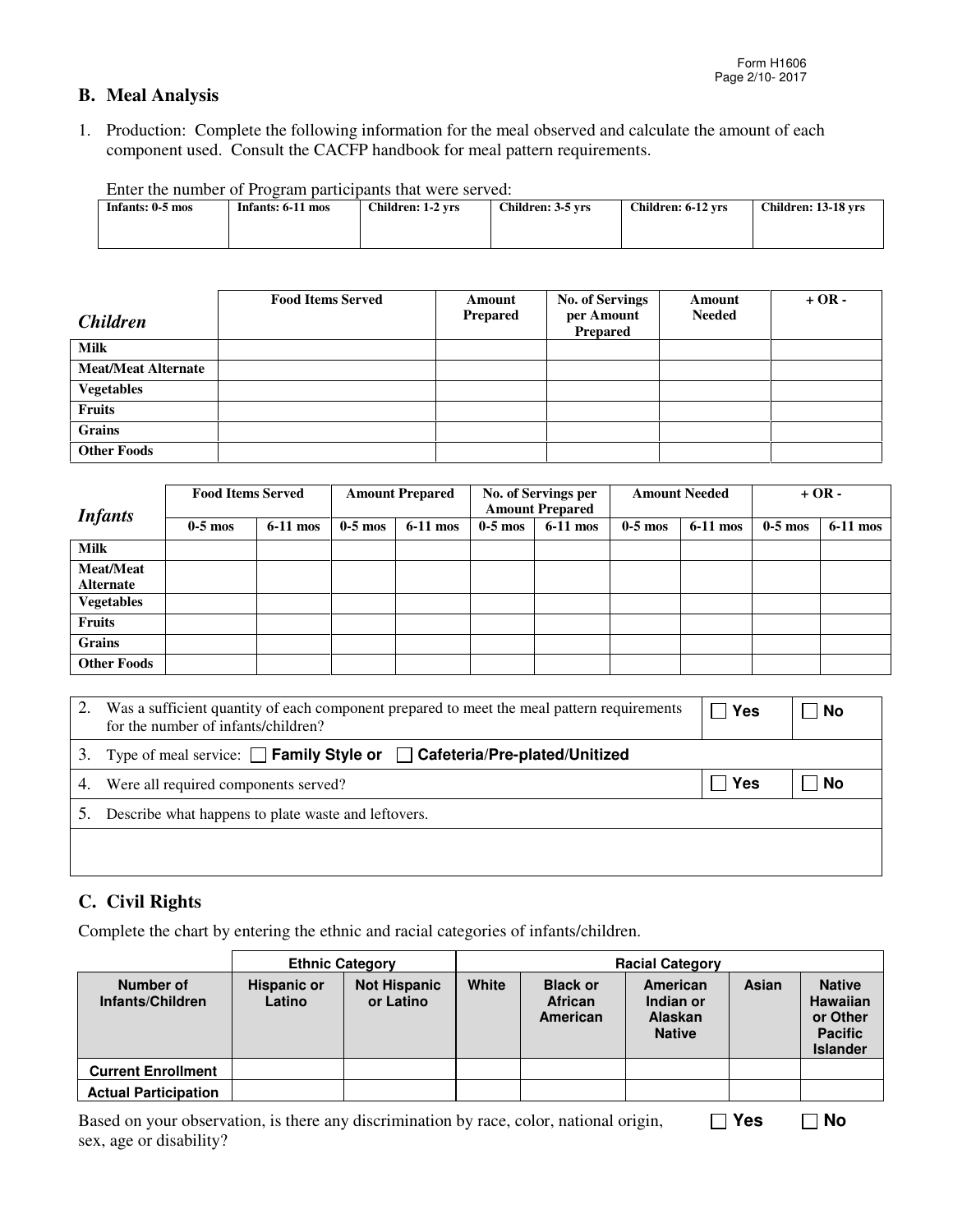# **D. Record Keeping**

| Licensing<br>1.                                                                                                                                                                                                                                  |                             |             |
|--------------------------------------------------------------------------------------------------------------------------------------------------------------------------------------------------------------------------------------------------|-----------------------------|-------------|
| Is the current license/certification posted?<br>a.                                                                                                                                                                                               | <b>Yes</b>                  | No          |
| b.<br>What is the current licensed capacity?                                                                                                                                                                                                     |                             |             |
| Does today's attendance exceed the capacity?<br>C.                                                                                                                                                                                               | $\Box$ Yes                  | No          |
| If yes, explain:                                                                                                                                                                                                                                 |                             |             |
| d. Is the site subject to licensing standards other than DFPS/HHSC?                                                                                                                                                                              | <b>Yes</b><br>$\mathcal{L}$ | No          |
| If yes, explain:                                                                                                                                                                                                                                 |                             |             |
| 2.<br>Enrollment – Does each infant/child have a complete and current enrollment form on<br>file?                                                                                                                                                | <b>Yes</b><br>$\mathsf{L}$  | No          |
| Attendance – Is attendance recorded daily on the Daily Meal Count and Attendance<br>3.<br>Record (H1535) or alternate?                                                                                                                           | $\Box$ Yes                  | No          |
| Meal count – is the <i>Daily Meal Count and Attendance Record</i> (H1535) or alternate<br>4.<br>completed at the point-of-service on a daily basis?                                                                                              | $\Box$ Yes                  | $\sqcap$ No |
| Eligibility<br>5.                                                                                                                                                                                                                                |                             |             |
| Is there current (within the last 12 months) CACFP Meal Benefit Income<br>a.<br>Eligibility Form or Early Head Start/Head Start/Even Start documentation for<br>each infant/child claimed in the free and reduced-price categories?              | <b>Yes</b>                  | No          |
| b. Are infants/children being claimed in the correct eligibility category (free,<br>reduced-price, or paid)?                                                                                                                                     | <b>Yes</b><br>$\mathsf{L}$  | No          |
| N/A<br>For profit sites: Is there documentation which demonstrates that<br>C.<br>at least 25% of the total enrollment or licensed capacity (whichever<br>is less) received Title XX benefits or are eligible for free or<br>reduced-price meals? | $\Box$ Yes                  | No          |
| N/A<br>d. If a pricing program, is there any indication of overt identification?                                                                                                                                                                 | <b>Yes</b>                  | No          |
| <b>Previous Reviews</b><br>6.                                                                                                                                                                                                                    |                             |             |
| Were non-compliances identified at the last review?<br>a.                                                                                                                                                                                        | <b>Yes</b>                  | No          |
| If yes, were they corrected?<br>b.                                                                                                                                                                                                               | <b>Yes</b>                  | No          |
| If no, explain:<br>C.                                                                                                                                                                                                                            |                             |             |
|                                                                                                                                                                                                                                                  |                             |             |
|                                                                                                                                                                                                                                                  |                             |             |
|                                                                                                                                                                                                                                                  |                             |             |
|                                                                                                                                                                                                                                                  |                             |             |
| Records Retention – is the site maintaining records per TDA and USDA requirement<br>7.<br>and regulations?                                                                                                                                       | <b>Yes</b><br>$\perp$       | No          |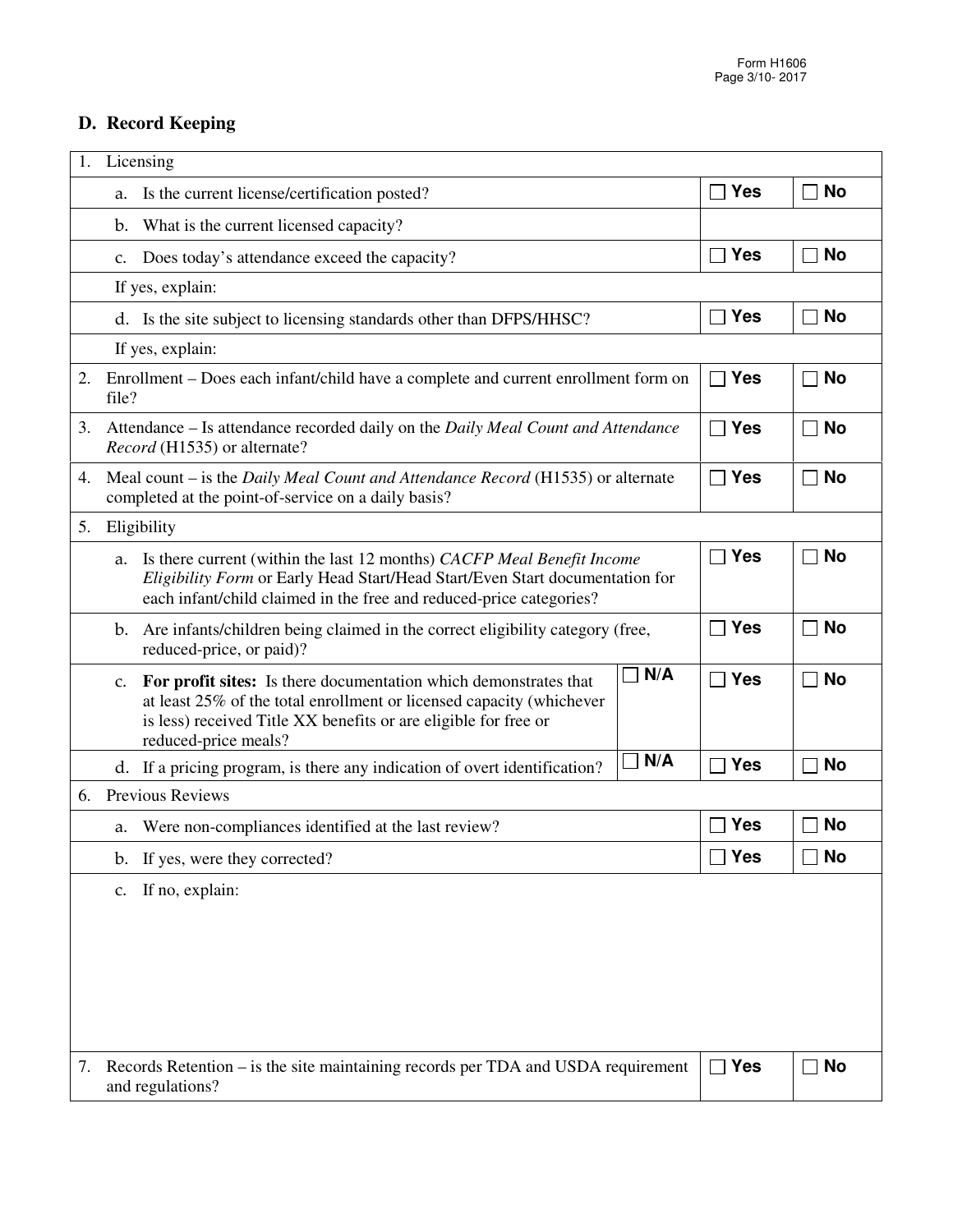## **E. Training**

| Have site staff that performs key activities received CACFP training for the current<br>Program year?                                                                                             | $\Box$ Yes | <b>No</b> |
|---------------------------------------------------------------------------------------------------------------------------------------------------------------------------------------------------|------------|-----------|
| a. If yes, is documentation on file that contains the required elements?                                                                                                                          | ∣ Yes      | No        |
| b. Were all required areas and subtopics covered?                                                                                                                                                 | ∣ Yes      | . No      |
| If no, when is site training scheduled?<br>C.                                                                                                                                                     |            |           |
| $\Box$ N/A<br>If the site is new this Program Year, did the site staff that performs key<br>activities receive training over the required areas and subtopics before<br>beginning in the Program? | ∣ Yes      | . No      |
| Is there documentation on file that contains the required elements?                                                                                                                               | Yes        | No        |

# **F. Five-Day Reconciliation**

| Date:              |  | Date: |  | Date: |  | Date: |  | Date: |
|--------------------|--|-------|--|-------|--|-------|--|-------|
| <b>Meal Counts</b> |  |       |  |       |  |       |  |       |
| B                  |  |       |  |       |  |       |  |       |
| AM                 |  | AM    |  | AM    |  | AM    |  | AM    |

L L L L L PM PM PM PM PM PM PM S S S S S  $E$   $|E|$   $|E|$   $|E|$   $|E|$   $|E|$   $|E|$ 

Att | Att | Att | Att | Att | Att | Att Enr | Enr | Enr | Enr | Enr | Enr

|  | Compare Meal Counts to Attendance (Att) and Enrollment (Enr) for five consecutive days |  |  |  |  |
|--|----------------------------------------------------------------------------------------|--|--|--|--|
|--|----------------------------------------------------------------------------------------|--|--|--|--|

| 2. | Are there any days when meal counts by type exceed attendance? |                                                 | $\sqcap$ Yes | ∃ No      |
|----|----------------------------------------------------------------|-------------------------------------------------|--------------|-----------|
|    | a. If yes, what is the explanation?                            |                                                 |              |           |
|    |                                                                |                                                 |              |           |
|    |                                                                |                                                 |              |           |
|    | Is the explanation reasonable?<br>b.                           |                                                 | $\Box$ Yes   | ∃ No      |
|    | 1.                                                             | If no, do meals need to be disallowed?          | $\Box$ Yes   | <b>No</b> |
|    | ii.                                                            | Document by type the number of meals disallowed |              |           |
|    |                                                                |                                                 |              |           |
|    |                                                                |                                                 |              |           |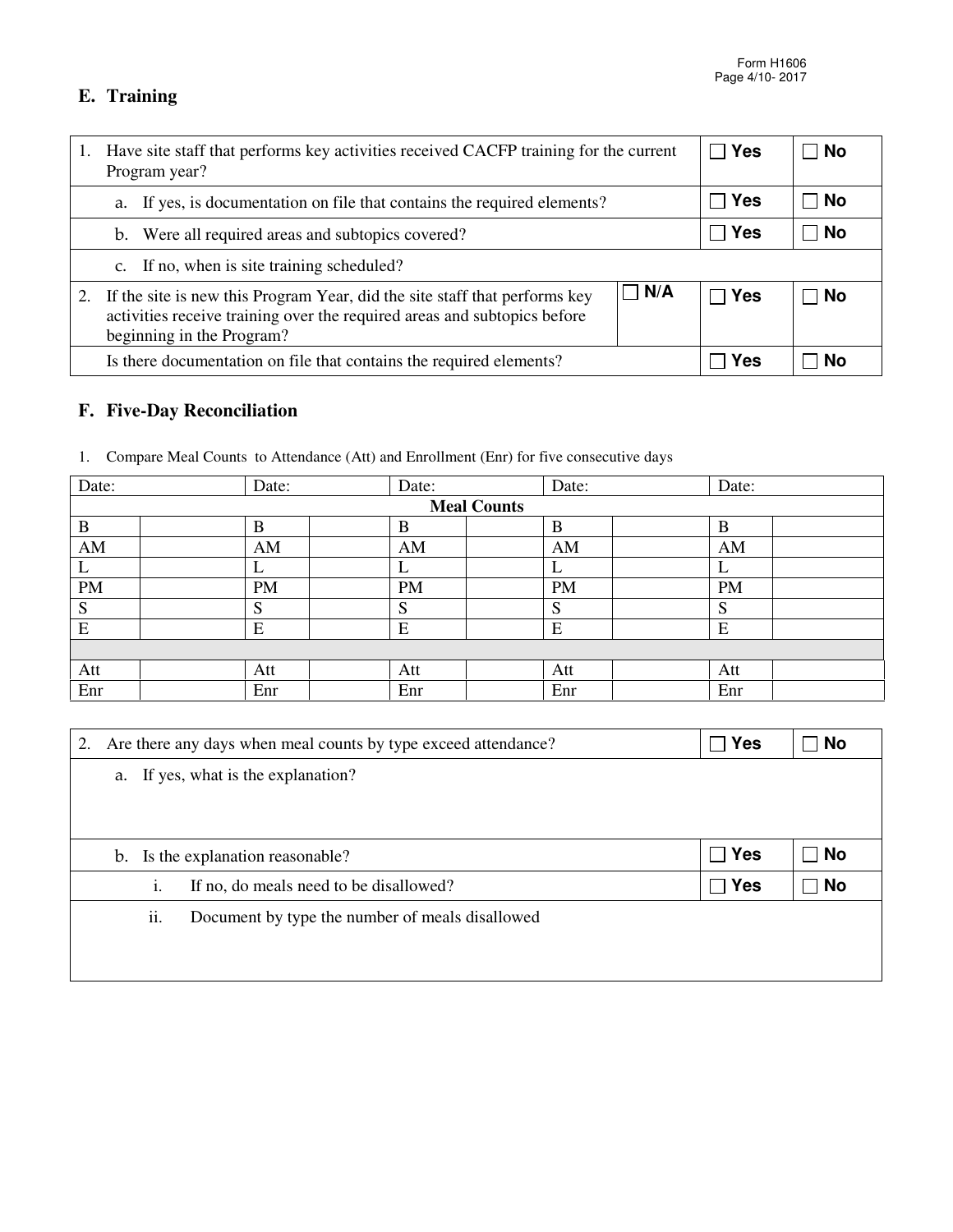# **F. Five-Day Reconciliation, continued**

| Are there any days when meal counts by type exceed enrollment?<br>3. | <b>Yes</b> | No |
|----------------------------------------------------------------------|------------|----|
| If yes, what is the explanation?<br>a.                               |            |    |
|                                                                      |            |    |
|                                                                      |            |    |
| Is the explanation reasonable?<br>b.                                 | Yes        | No |
| If no, do meals need to be disallowed?<br>1.                         | <b>Yes</b> | No |
| ii.<br>Document by type the number of meals disallowed               |            |    |
|                                                                      |            |    |
|                                                                      |            |    |

### **G. Nonprofit Food Service**

| <b>Costs</b><br>1.                                                                 |                                                                               |                              |                                                                                                               |                          |  |  |  |  |  |
|------------------------------------------------------------------------------------|-------------------------------------------------------------------------------|------------------------------|---------------------------------------------------------------------------------------------------------------|--------------------------|--|--|--|--|--|
| a.                                                                                 | Are all Program costs being recorded?                                         | <b>Yes</b><br>$\blacksquare$ | No                                                                                                            |                          |  |  |  |  |  |
| $\mathbf{b}$ .                                                                     | Are costs allowable?                                                          | <b>Yes</b>                   | <b>No</b>                                                                                                     |                          |  |  |  |  |  |
| If no, how does the site plan to cover the cost?                                   |                                                                               |                              |                                                                                                               |                          |  |  |  |  |  |
| $C_{\bullet}$                                                                      |                                                                               | <b>Yes</b>                   | <b>No</b>                                                                                                     |                          |  |  |  |  |  |
| d.                                                                                 | Is documentation on file to support all Program costs?                        |                              |                                                                                                               | <b>No</b>                |  |  |  |  |  |
| Total costs for the review period:<br>e.                                           |                                                                               |                              |                                                                                                               |                          |  |  |  |  |  |
| <b>Program funds</b><br>2.                                                         |                                                                               |                              |                                                                                                               |                          |  |  |  |  |  |
| a.                                                                                 | Are claims being submitted according to the agreement?                        |                              |                                                                                                               | <b>No</b>                |  |  |  |  |  |
| $\mathbf{b}$ .                                                                     | Amount of reimbursement:<br>For which month(s) does this reimbursement apply: |                              |                                                                                                               |                          |  |  |  |  |  |
| Other income to the Program:<br>$C_{\bullet}$                                      |                                                                               |                              |                                                                                                               |                          |  |  |  |  |  |
| Total costs for the review period (1e):<br>minus Program funds $(2b + 2c)$ =<br>d. |                                                                               |                              |                                                                                                               |                          |  |  |  |  |  |
|                                                                                    |                                                                               | <b>Yes</b>                   | <b>No</b>                                                                                                     |                          |  |  |  |  |  |
| If no, prepare a plan with the site to spend the excess balance on allowable costs |                                                                               |                              |                                                                                                               |                          |  |  |  |  |  |
|                                                                                    |                                                                               |                              |                                                                                                               |                          |  |  |  |  |  |
|                                                                                    |                                                                               |                              |                                                                                                               |                          |  |  |  |  |  |
|                                                                                    |                                                                               |                              |                                                                                                               |                          |  |  |  |  |  |
|                                                                                    |                                                                               |                              | Were goods and services procured properly?<br><b>Nonprofit food service (does cost exceed reimbursement)?</b> | <b>Yes</b><br><b>Yes</b> |  |  |  |  |  |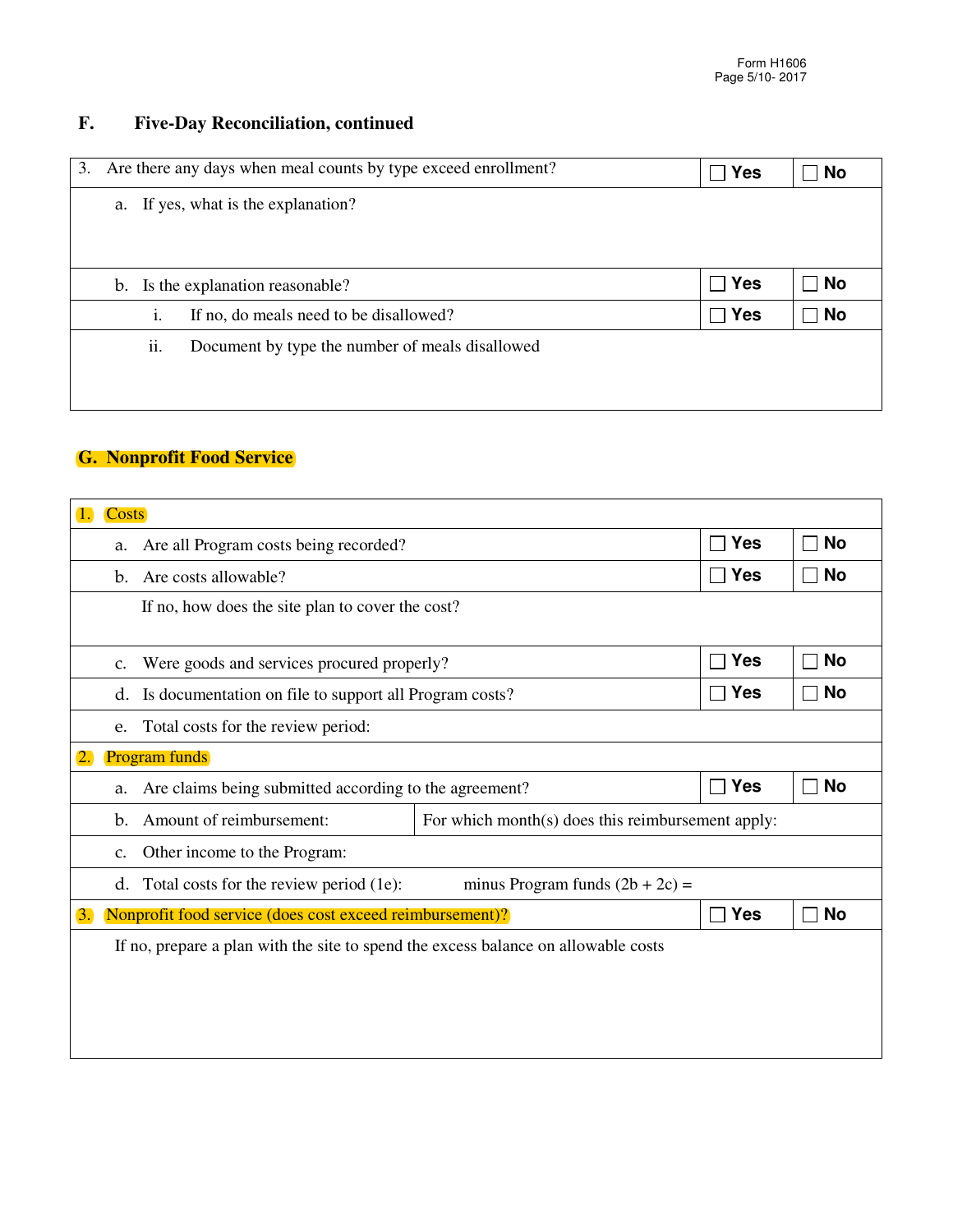### **H. Findings, Corrective Actions, and Commendations**

1. Findings – List each noncompliance identified and any disallowances if applicable

2. Corrective Action – Indicate corrective action needed, include expected completion date(s).

3. Commendations – Document areas in which the site is performing well.